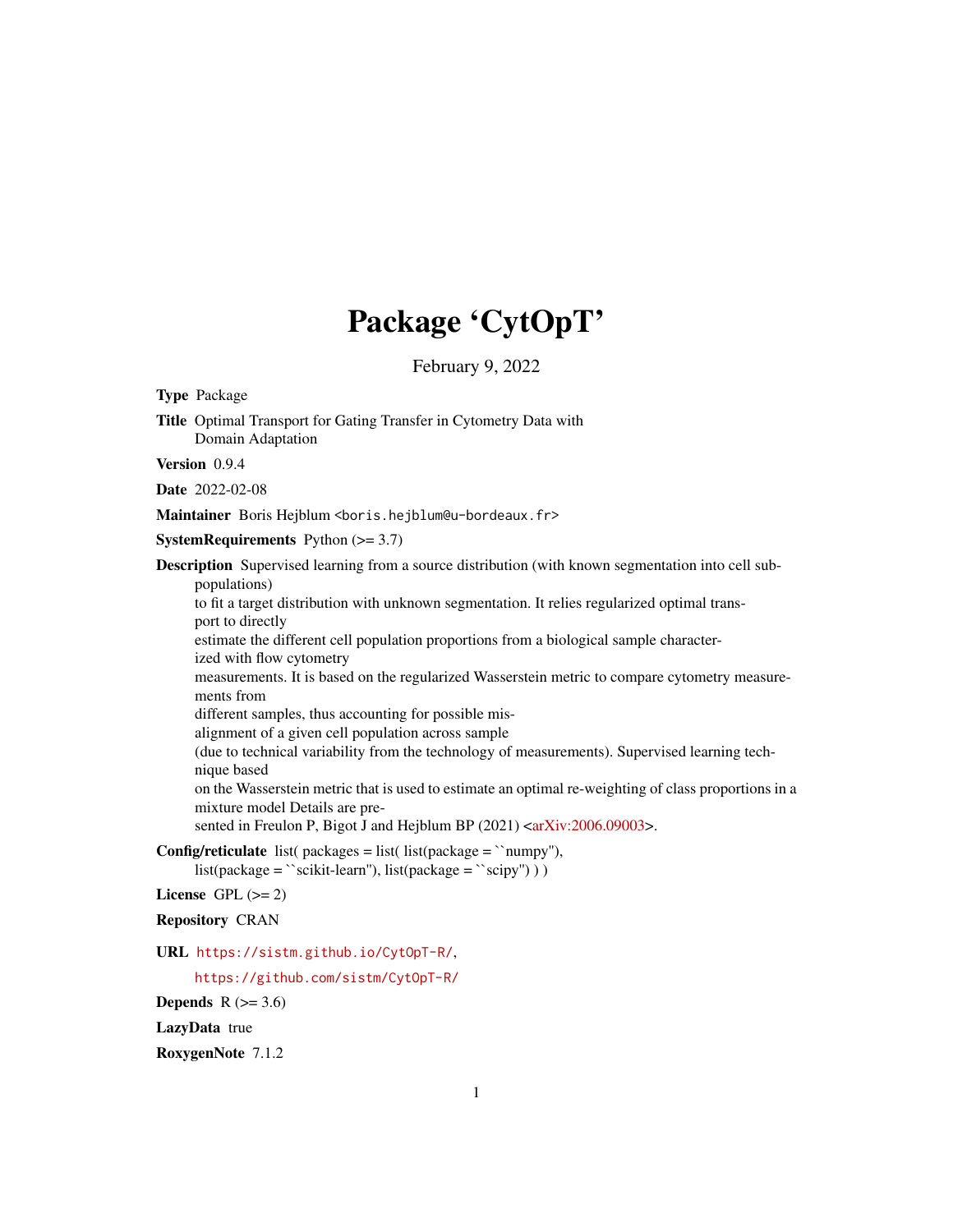<span id="page-1-0"></span>2 barplot\_prop

Encoding UTF-8

Imports ggplot2 (>= 3.0.0), MetBrewer, patchwork, reshape2, reticulate, stats, testthat  $(>= 3.0.0)$ 

Suggests rmarkdown, knitr, covr

Config/testthat/edition 3

VignetteBuilder knitr

Language en-US

NeedsCompilation no

Author Boris Hejblum [aut, cre], Paul Freulon [aut], Kalidou Ba [aut, trl]

Date/Publication 2022-02-09 17:10:06 UTC

# R topics documented:

|       | $barplot\_prop$ |  |
|-------|-----------------|--|
|       |                 |  |
|       |                 |  |
|       |                 |  |
|       |                 |  |
|       |                 |  |
|       |                 |  |
|       |                 |  |
|       |                 |  |
|       |                 |  |
|       |                 |  |
|       |                 |  |
| Index |                 |  |

barplot\_prop *Function to display a bland plot in order to visually assess the agreement between CytOpt estimation of the class proportions and the estimate of the class proportions provided through manual gating.*

#### Description

Function to display a bland plot in order to visually assess the agreement between CytOpt estimation of the class proportions and the estimate of the class proportions provided through manual gating.

#### Usage

```
barplot_prop(proportions, title = ", xaxis_angle = 45)
```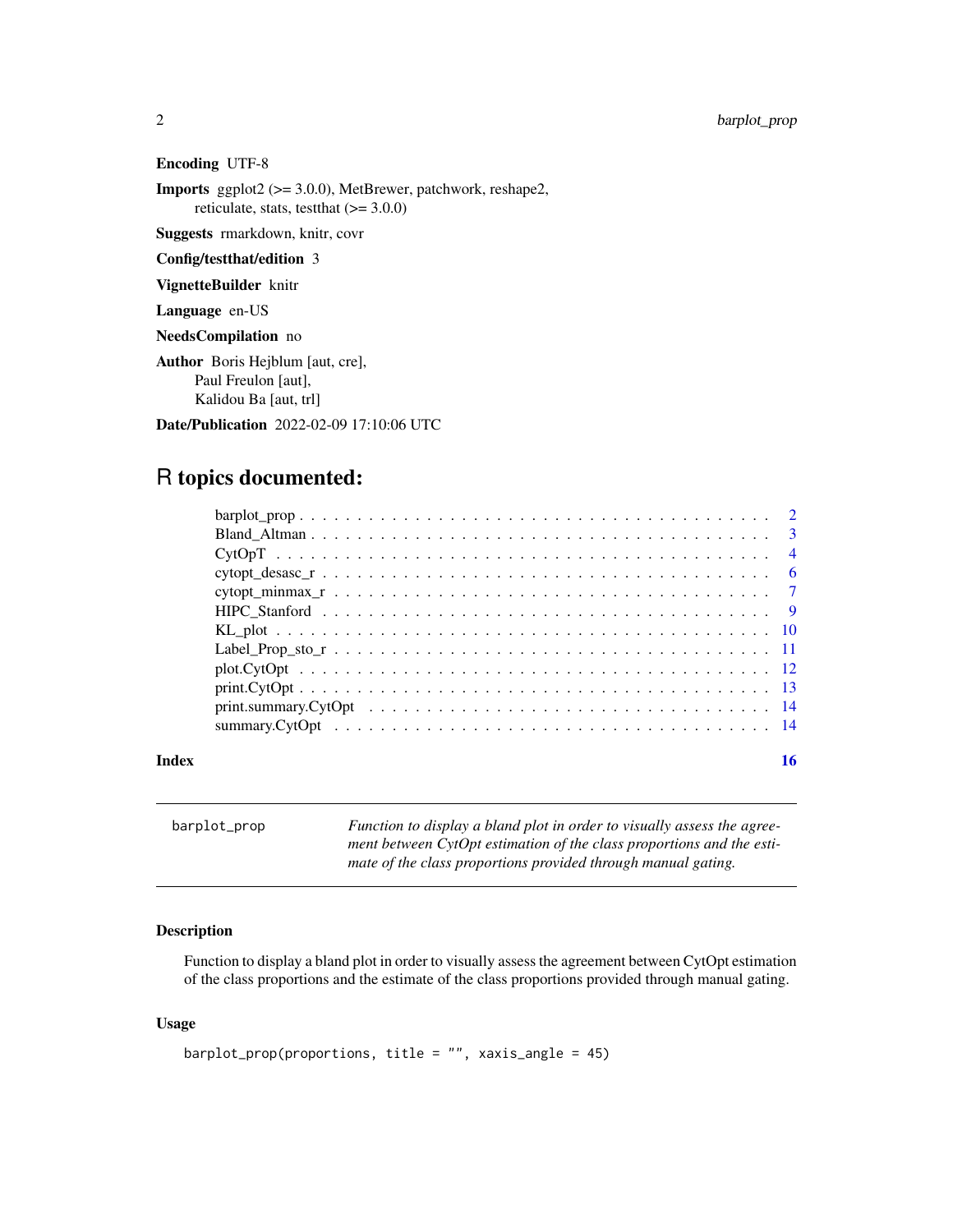#### <span id="page-2-0"></span>Bland\_Altman 3

#### **Arguments**

| proportions | $data.$ frame of (true and) estimated proportions from $CvtOpt()$       |
|-------------|-------------------------------------------------------------------------|
| title       | plot title. Default is "", i.e. no title.                               |
| xaxis_angle | scalar indicating an angle to tilt the labels of x axis. Default is 45. |

#### Value

a [ggplot](#page-0-0) object

#### Examples

```
if(interactive()){
res <- CytOpT(X_s = HIPC_Stanford_1228_1A, X_t = HIPC_Stanford_1369_1A,
             Lab_source = HIPC_Stanford_1228_1A_labels,
             eps = 0.0001, lbd = 0.0001, n_iter = 10000, n_stoc=10,
             step_grad = 10, step = 5, power = 0.99,
             method='minmax')
barplot_prop(res$proportions)
}
```
Bland\_Altman *Bland & Altman plot*

#### Description

Function to display a Bland & Altman plot in order to visually assess the agreement between CytOpt estimation of the class proportions and the estimate of the class proportions provided through man-ual gating. Requires that either theta\_true or Lab\_target was provided when running [CytOpT\(](#page-3-1)).

#### Usage

```
Bland_Altman(proportions, additional_info_shape = NULL)
```
#### Arguments

proportions data.frame of true and estimated proportion returned from [CytOpT\(](#page-3-1)).

additional\_info\_shape

vector of additional information to be used for shape in the plot. Not implemented yet.

#'@return a [ggplot](#page-0-0) object

#### See Also

[CytOpT](#page-3-1)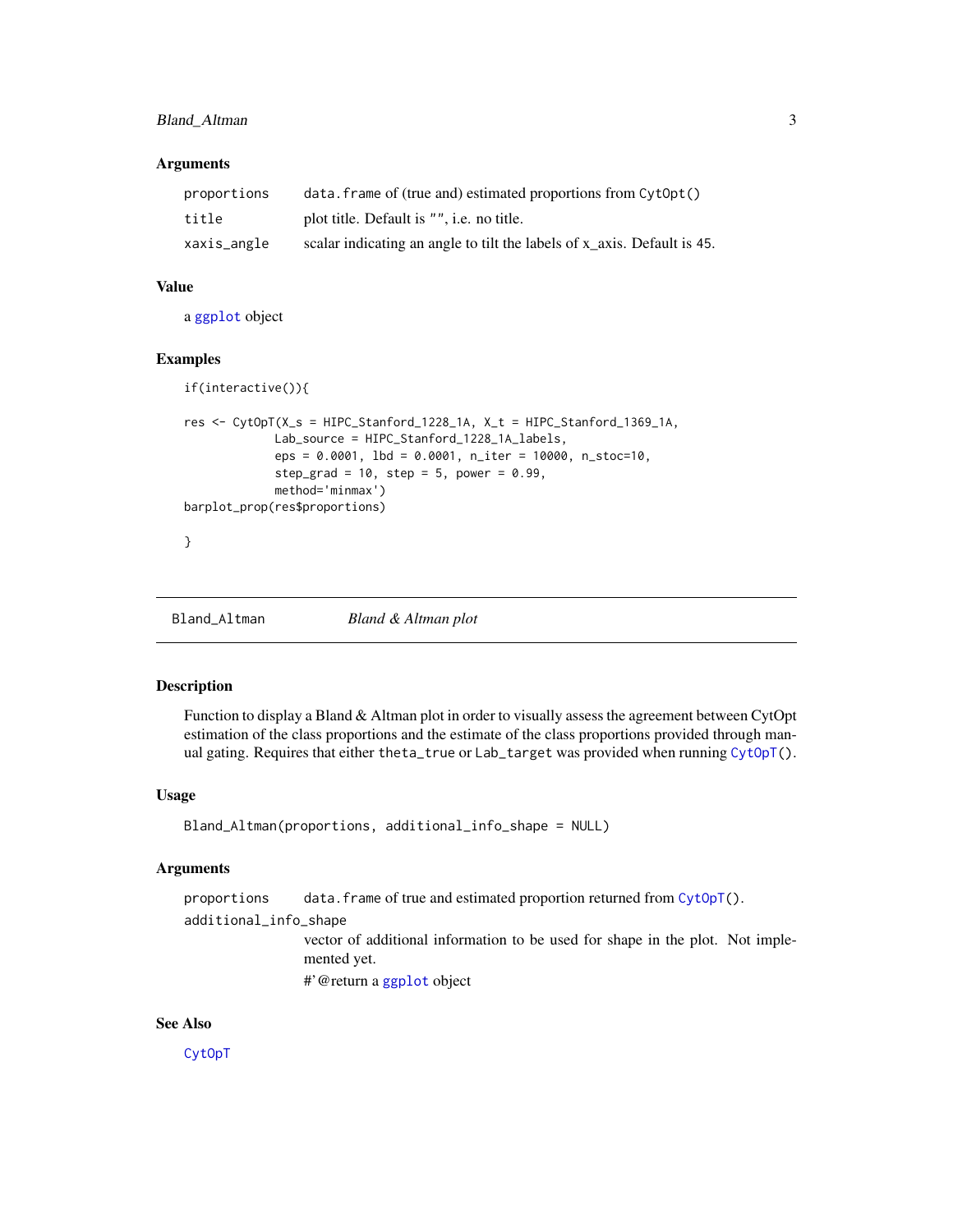#### Examples

```
if(interactive()){
gold_standard_manual_prop <- c(table(HIPC_Stanford_1369_1A_labels) /
length(HIPC_Stanford_1369_1A_labels))
res <- CytOpT(X_s = HIPC_Stanford_1228_1A, X_t = HIPC_Stanford_1369_1A,
             Lab_source = HIPC_Stanford_1228_1A_labels,
             theta_true = gold_standard_manual_prop,
             eps = 0.0001, lbd = 0.0001, n_iter = 10000, n_stoc=10,
             step_grad = 10, step = 5, power = 0.99,
             method='both')
Bland_Altman(res$proportions)
}
```
<span id="page-3-1"></span>CytOpT *Function to estimate the type cell proportions in an unclassified cytometry data set denoted X\_s by using the classification Lab\_source from an other cytometry data set X\_s. With this function the computation of the estimate of the class proportions is done with a descent ascent or minmax or two algorithms.*

#### Description

Function to estimate the type cell proportions in an unclassified cytometry data set denoted  $X_s$  by using the classification Lab\_source from an other cytometry data set X\_s. With this function the computation of the estimate of the class proportions is done with a descent ascent or minmax or two algorithms.

#### Usage

```
CytOpT(
  X_s,
  X_t,
  Lab_source,
  Lab\_target = NULL,theta_true = NULL,
  method = c("minmax", "desasc", "both"),
  eps = 1e-04,
  n_iter = 10000,
  power = 0.99,
  step_grad = 10.
  step = 5,
  1bd = 1e-04.
  n_out = 5000,n\_stoc = 10,
  minMaxScaler = TRUE,
```
<span id="page-3-0"></span>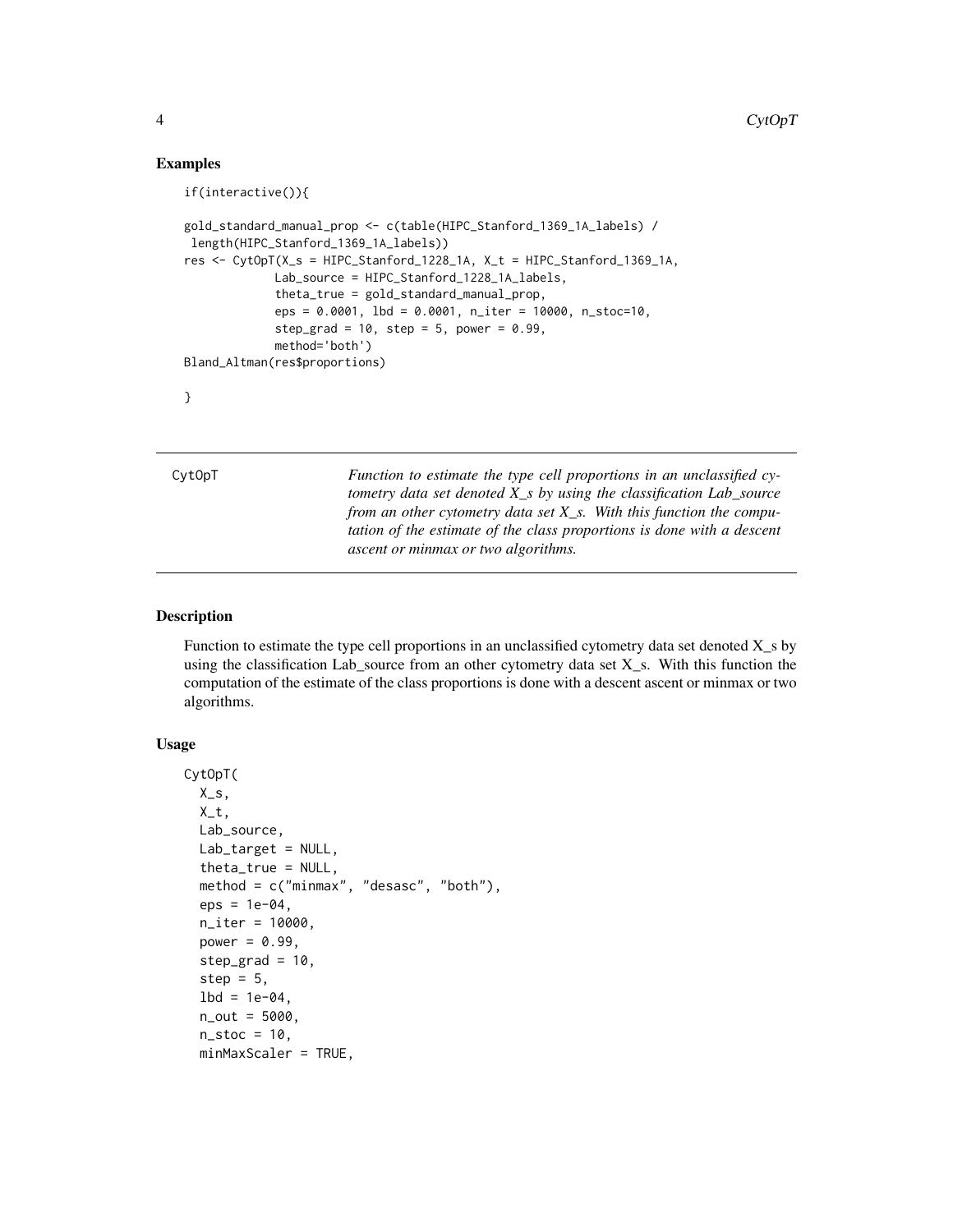#### $CytOpT$  5

```
monitoring = FALSE,
  thresholding = TRUE
\lambda
```
# Arguments

| $X_S$        | a cytometry dataframe with only d numerical variables for ns observations. The<br>columns correspond to the different biological markers measured. One line cor-<br>responds to the cytometry measurements performed on one cell. The classifica-<br>tion of this Cytometry data set must be provided with the Lab_source parame-<br>ters. |
|--------------|--------------------------------------------------------------------------------------------------------------------------------------------------------------------------------------------------------------------------------------------------------------------------------------------------------------------------------------------|
| $X_t$        | a cytometry dataframe with only d numerical variables for nt observations. The<br>columns correspond to the different biological markers measured. One line cor-<br>responds to the cytometry measurements performed on one cell. The CytOpT<br>algorithm targets the cell type proportion in this Cytometry data set                      |
| Lab_source   | a vector of length ns Classification of the X_s cytometry data set                                                                                                                                                                                                                                                                         |
| Lab_target   | a vector of length nt Classification of the X_s cytometry data set                                                                                                                                                                                                                                                                         |
| theta_true   | If available, gold-standard proportions in the target data set X_t derived from<br>manual gating. It allows to assess the gap between the estimate and the gold-<br>standard. Default is NULL, in which case no assessment is performed.                                                                                                   |
| method       | a character string indicating which method to use to compute the cytopt, either<br>'minmax', 'desasc' or 'both' for comparing both Min-max swapping and<br>descent-ascent procedures. Default is 'minmax'.                                                                                                                                 |
| eps          | a float value of regularization parameter of the Wasserstein distance. Default is<br>$1e-04$                                                                                                                                                                                                                                               |
| n_iter       | an integer Constant that iterate method select. Default is 10000                                                                                                                                                                                                                                                                           |
| power        | a float constant the step size policy of the gradient ascent method is step/n^power.<br>Default is 0.99                                                                                                                                                                                                                                    |
| step_grad    | an integer number step size of the gradient descent algorithm of the outer loop.<br>Default is 10                                                                                                                                                                                                                                          |
| step         | an integer constant that multiply the step-size policy. Default is 5                                                                                                                                                                                                                                                                       |
| 1bd          | a float constant that multiply the step-size policy. Default is 1e-04                                                                                                                                                                                                                                                                      |
| n_out        | an integer number of iterations in the outer loop. This loop corresponds to the<br>gradient descent algorithm to minimize the regularized Wasserstein distance be-<br>tween the source and target data sets. Default is 1000                                                                                                               |
| n_stoc       | an integer number of iterations in the inner loop. This loop corresponds to the<br>stochastic algorithm that approximates a maximizer of the semi dual problem.<br>Default is 10                                                                                                                                                           |
| minMaxScaler | a logical flag indicating to whether to scale observations between 0 and 1. De-<br>fault is TRUE.                                                                                                                                                                                                                                          |
| monitoring   | a logical flag indicating to possibly monitor the gap between the estimated pro-<br>portions and the manual gold-standard. Default is FALSE.                                                                                                                                                                                               |
| thresholding | a logical flag indicating whether to threshold negative values. Default is TRUE.                                                                                                                                                                                                                                                           |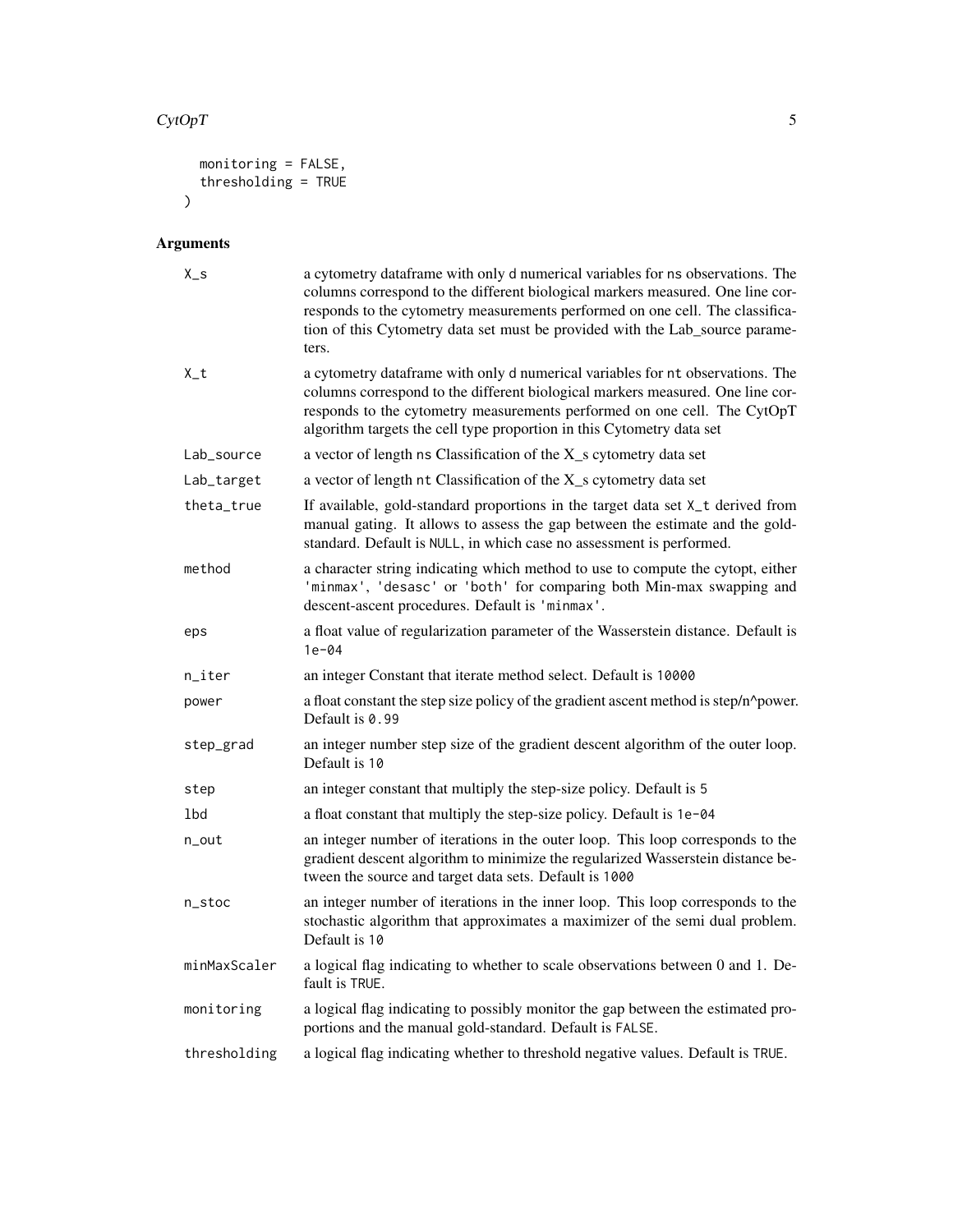#### <span id="page-5-0"></span>Value

a object of class CytOpt, which is a list of two elements:

- proportions a data.frame with the (optionally true and) estimated proportions for each method
- monitoring a list of estimates over the optimization iterations for each method (listed within)

#### Examples

```
if(interactive()){
res <- CytOpT(X_s = HIPC_Stanford_1228_1A, X_t = HIPC_Stanford_1369_1A,
             Lab_source = HIPC_Stanford_1228_1A_labels,
             method='minmax')
summary(res)
plot(res)
}
```

| cytopt_desasc_r | Function to estimate the type cell proportions in an unclassified cy-  |
|-----------------|------------------------------------------------------------------------|
|                 | tometry data set denoted X s by using the classification Lab source    |
|                 | from an other cytometry data set $X_s$ . With this function the compu- |
|                 | tation of the estimate of the class proportions is done with a descent |
|                 | <i>ascent algorithm.</i>                                               |

#### Description

Function to estimate the type cell proportions in an unclassified cytometry data set denoted  $X_s$  by using the classification Lab\_source from an other cytometry data set X\_s. With this function the computation of the estimate of the class proportions is done with a descent ascent algorithm.

#### Usage

```
cytopt_desasc_r(
  X_S,
  X_t,
  Lab_source,
  theta_true = NULL,
  eps = 1e-04.
  n_out = 5000,n\_stoc = 10,
  step\_grad = 10,
  monitoring = FALSE
)
```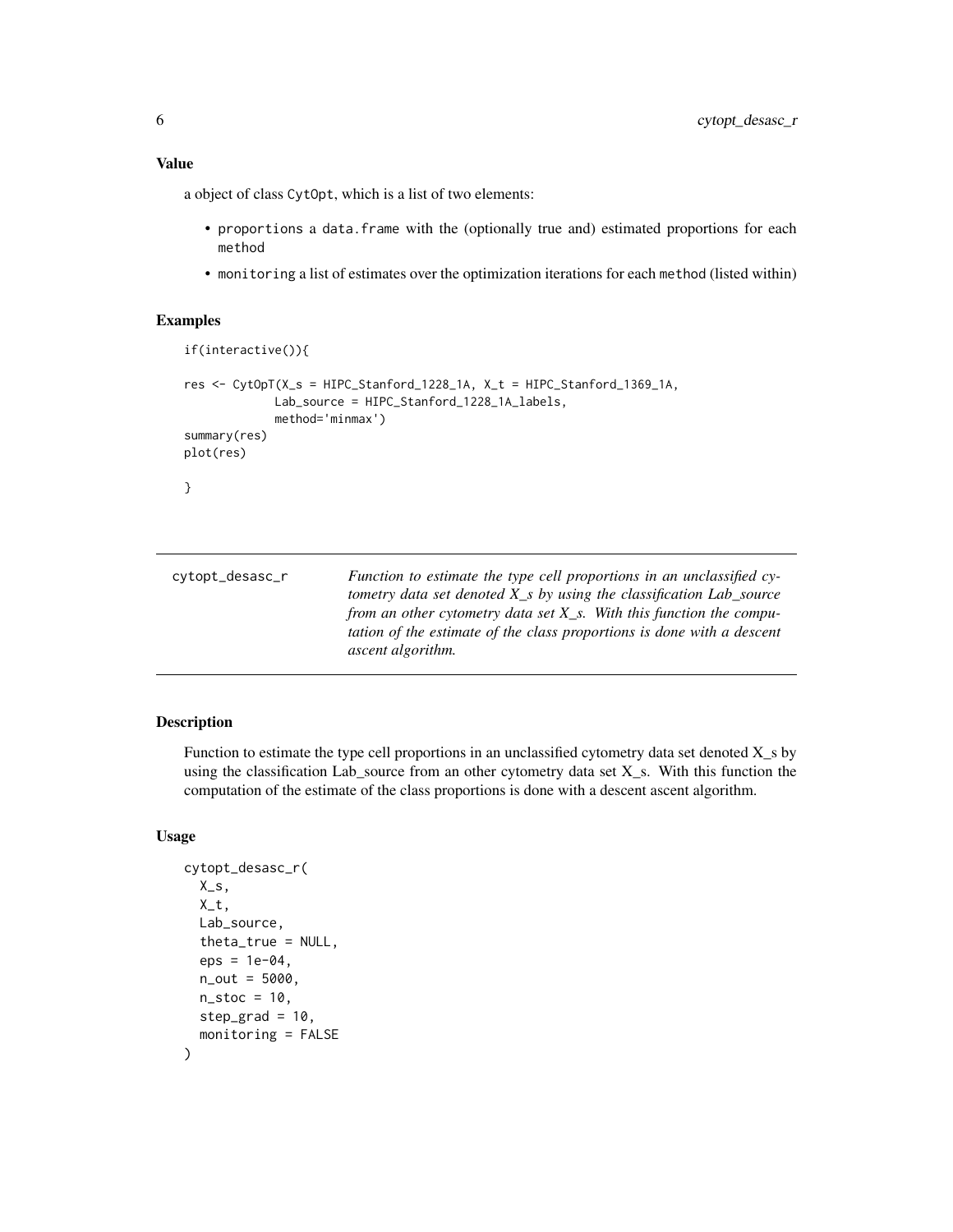# <span id="page-6-0"></span>Arguments

| $X_{S}$    | a cytometry dataframe. The columns correspond to the different biological<br>markers tracked. One line corresponds to the cytometry measurements per-<br>formed on one cell. The classification of this Cytometry data set must be pro-<br>vided with the Lab_source parameters. |
|------------|----------------------------------------------------------------------------------------------------------------------------------------------------------------------------------------------------------------------------------------------------------------------------------|
| $X_t$      | a cytometry dataframe. The columns correspond to the different biological<br>markers tracked. One line corresponds to the cytometry measurements per-<br>formed on one cell. The CytOpT algorithm targets the cell type proportion in<br>this Cytometry data set                 |
| Lab_source | a vector of length n Classification of the X_s cytometry data set                                                                                                                                                                                                                |
| theta_true | If available, gold-standard proportions in the target data set X_t derived from<br>manual gating. It allows to assess the gap between the estimate and the gold-<br>standard. Default is NULL, in which case no assessment is performed.                                         |
| eps        | an float value of regularization parameter of the Wasserstein distance. Default<br>$is 1e-04.$                                                                                                                                                                                   |
| n_out      | an integer number of iterations in the outer loop. This loop corresponds to the<br>gradient descent algorithm to minimize the regularized Wasserstein distance be-<br>tween the source and target data sets. Default is 5000.                                                    |
| n_stoc     | an integer number of iterations in the inner loop. This loop corresponds to the<br>stochastic algorithm that approximates a maximizer of the semi-dual problem.<br>Default is 10.                                                                                                |
| step_grad  | an integer number step size of the gradient descent algorithm of the outer loop.<br>Default is 10.                                                                                                                                                                               |
| monitoring | boolean indicating whether Kullback-Leibler divergence should be monitored<br>and store throughout the optimization iterations. Default is FALSE.                                                                                                                                |

### Value

A list with the following elements:h\_hat

| cytopt_minmax_r | Function to estimate the type cell proportions in an unclassified cytom-<br>etry data set denoted $X_s$ by using the classification Lab source from<br>an other cytometry data set $X_s$ . With this function an additional reg-<br>ularization parameter on the class proportions enables a faster com-<br><i>putation of the estimator.</i> |
|-----------------|-----------------------------------------------------------------------------------------------------------------------------------------------------------------------------------------------------------------------------------------------------------------------------------------------------------------------------------------------|
|                 |                                                                                                                                                                                                                                                                                                                                               |

# Description

Function to estimate the type cell proportions in an unclassified cytometry data set denoted X\_s by using the classification Lab\_source from an other cytometry data set X\_s. With this function an additional regularization parameter on the class proportions enables a faster computation of the estimator.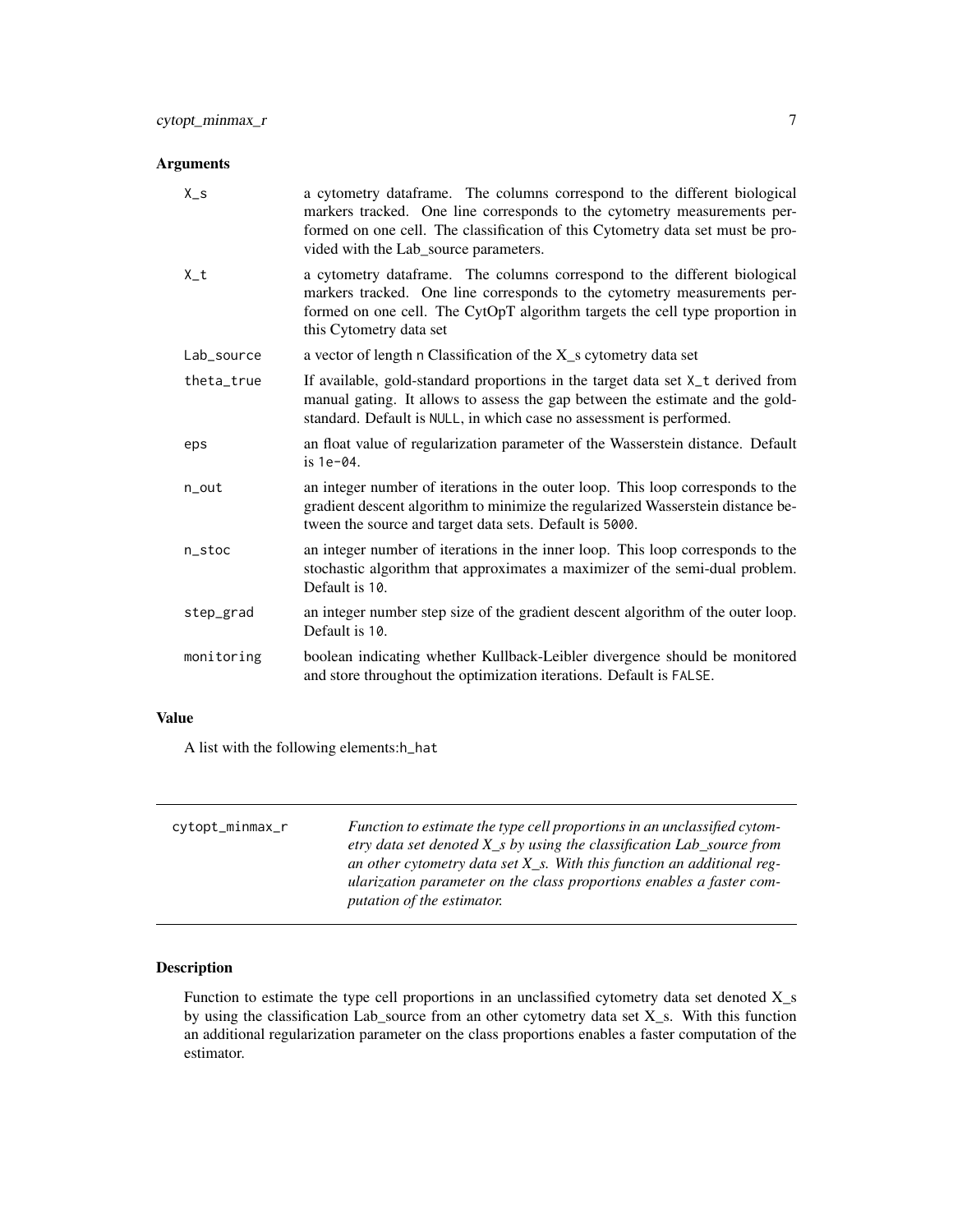# Usage

```
cytopt_minmax_r(
  X_S,
  X_t,
  Lab_source,
  theta_true = NULL,
  eps = 1e-04,1bd = 1e-04,
  n_iter = 10000,
  step = 5,power = 0.99,
  monitoring = FALSE
\mathcal{L}
```
# Arguments

| $X_S$      | Cytometry data set. The columns correspond to the different biological markers<br>tracked. One line corresponds to the cytometry measurements performed on<br>one cell. The classification of this Cytometry data set must be provided with the<br>Lab_source parameters. |
|------------|---------------------------------------------------------------------------------------------------------------------------------------------------------------------------------------------------------------------------------------------------------------------------|
| $X_t$      | Cytometry data set. The columns correspond to the different biological markers<br>tracked. One line corresponds to the cytometry measurements performed on one<br>cell. The CytOpT algorithm targets the cell type proportion in this Cytometry<br>data set.              |
| Lab_source | Classification of the $X_s$ Cytometry data set                                                                                                                                                                                                                            |
| theta_true | If available, gold-standard proportions in the target data set X_t derived from<br>manual gating. It allows to assess the gap between the estimate and the gold-<br>standard. Default is NULL, in which case no assessment is performed.                                  |
| eps        | Regularization parameter of the Wasserstein distance                                                                                                                                                                                                                      |
| 1bd        | an float constant that multiply the step-size policy. Default is 1e-04.                                                                                                                                                                                                   |
| n_iter     | an integer Constant that iterate method select. Default is 10000.                                                                                                                                                                                                         |
| step       | Constant that multiply the step-size policy. Default is 5.                                                                                                                                                                                                                |
| power      | the step size policy of the gradient ascent method is step/n^power. Default is<br>0.99.                                                                                                                                                                                   |
| monitoring | boolean indicating whether Kullback-Leibler divergence should be monitored<br>and store throughout the optimization iterations. Default is FALSE.                                                                                                                         |

#### Value

A list with the following elements:Results\_Minmax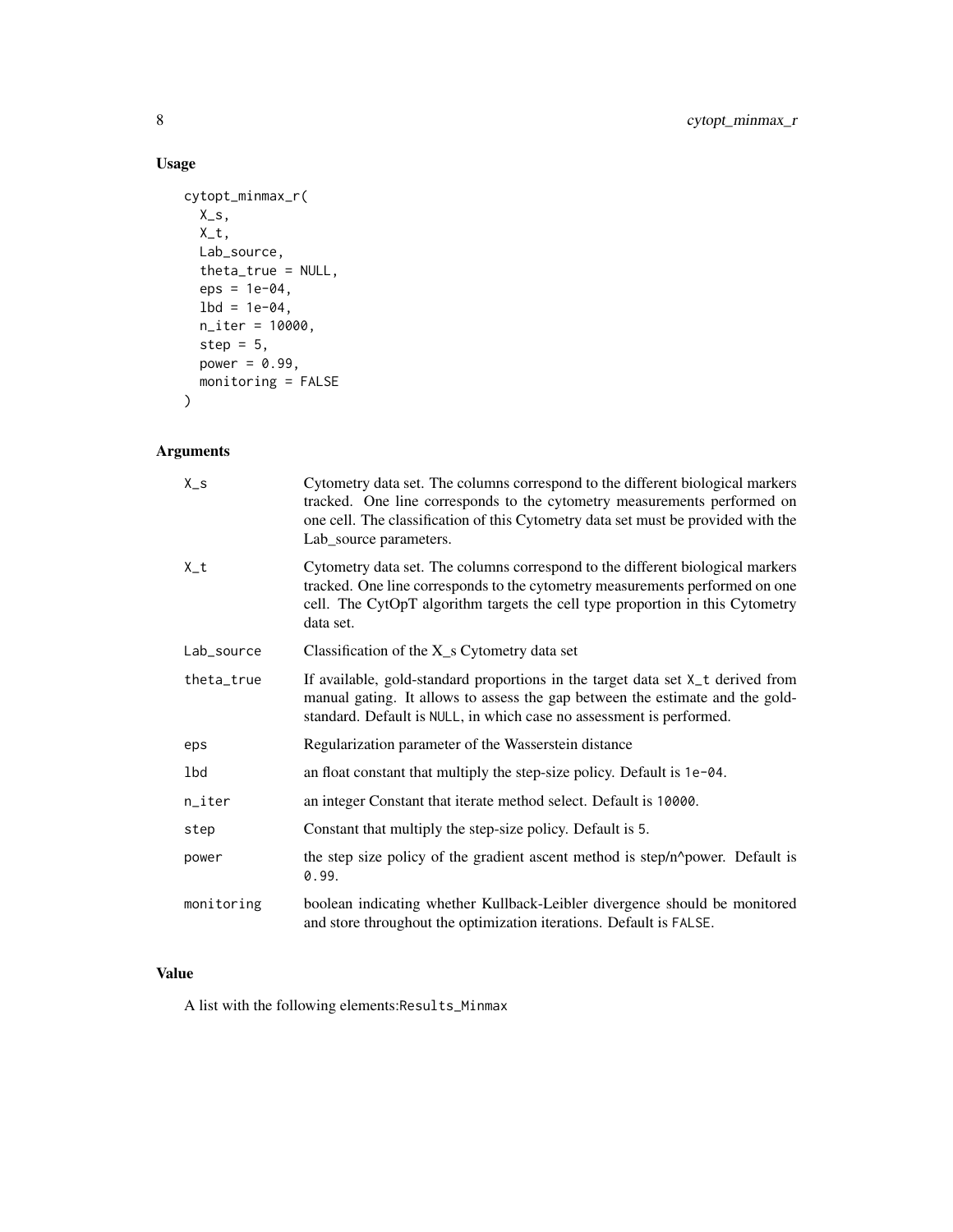#### <span id="page-8-0"></span>Description

HIPC T cell data set from HIPC program for patients 1228 and 1369 (replicate 1A from Stanford).

#### Usage

data(HIPC\_Stanford)

#### Format

The data are composed of 4 objects:

HIPC\_Stanford\_1228\_1A: a data.frame of 31342 cells and 7 markers.

- HIPC\_Stanford\_1228\_1A\_labels: a factor vector with the cell type of each of the 31342 observed cells.
- HIPC\_Stanford\_1369\_1A: a data.frame of 33992 cells and 7 markers.
- HIPC\_Stanford\_1369\_1A\_labels: a factor vector with the cell type of each of the 33992 observed cells.

#### Details

This immunophenotyping T cell panel from the Lyoplate HIPC dataset was used as part of the FlowCAP III Lyoplate challenge.

Flow cytometry data set from the HIPC T-cell panel study. In the HIPC T-cell panel study, Flow cytometry was measured in 3 samples for each 3 patients (IDs: 1228, 1349 and 1369) with 3 replicates each (1A, 2B and 3C) in 7 centers (NHLBI, Yale, UCLA, CIMR, Baylor, Stanford and Miami), i.e. 63 data sets in total. Manual gating was performed in the different centers to cluster te observed cells into one of 10 cellular populations:

- 1. CD8 Effector
- 2. CD8 Naive
- 3. CD8 Central Memory
- 4. CD8 Effector Memory
- 5. CD8 Activated
- 6. CD4 Effector
- 7. CD4 Naive
- 8. CD4 Central Memory
- 9. CD4 Effector Memory
- 10. CD4 Activated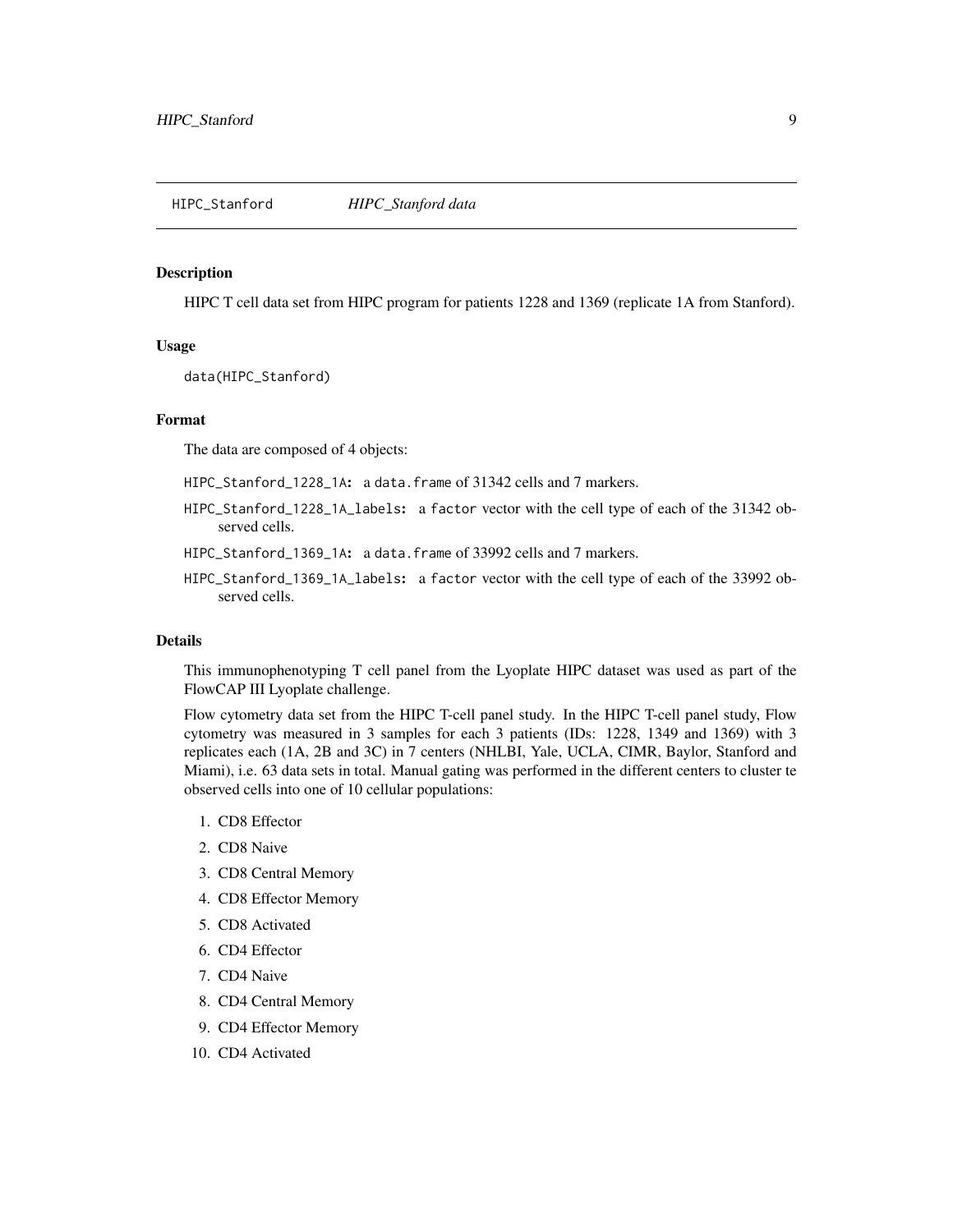#### <span id="page-9-0"></span>Source

<https://www.immuneprofiling.org/hipc/page/show> <https://www.immunespace.org/> [https](https://www.immunespace.org/project/HIPC/Lyoplate/begin.view?pageId=study.DATA_ANALYSIS): [//www.immunespace.org/project/HIPC/Lyoplate/begin.view?pageId=study.DATA\\_ANALYSIS](https://www.immunespace.org/project/HIPC/Lyoplate/begin.view?pageId=study.DATA_ANALYSIS)

#### References

Maecker HT, McCoy JP & Nussenblatt R (2012). Standardizing immunophenotyping for the human immunology project. Nature Reviews Immunology, 12(3):191–200. DOI: 10.1038/nri3158

Finak G, Langweiler M, Jaimes M, Malek M, Taghiyar J, Korin Y, Raddassi K, Devine L, Obermoser G, Pekalski ML, Pontikos N, Diaz A, Heck S, Villanova F, Terrazzini N, Kern F, Qian Y, Stanton R, Wang K, Brandes A, Ramey J, Aghaeepour N, Mosmann T, Scheuermann RH, Reed E, Palucka K, Pascual V, Blomberg BB, Nestle F, Nussenblatt RB, Brinkman RR, Gottardo R, Maecker H & McCoy JP (2016). Standardizing Flow Cytometry Immunophenotyping Analysis from the Human ImmunoPhenotyping Consortium. Scientific Reports. 10(6):20686. DOI: 10.1038/srep20686.

KL\_plot *Kullback-Leibler divergence plot*

#### Description

A plotting function for displaying Kullback-Liebler (KL) divergence across iterations of the optimization algorithm(s).

#### Usage

```
KL_plot(
  monitoring,
  n_0 = 10,
  n_{\text{1}}stop = 1000,title = "Kullback-Liebler divergence trace"
)
```
#### Arguments

| monitoring | list of monitoring estimates from Cyt0pt() output.          |
|------------|-------------------------------------------------------------|
| n 0        | first iteration to plot. Default is 10.                     |
| n_stop     | last iteration to plot. Default is 1000.                    |
| title      | plot title. Default is "Kullback-Liebler divergence trace". |

#### Value

a [ggplot](#page-0-0) object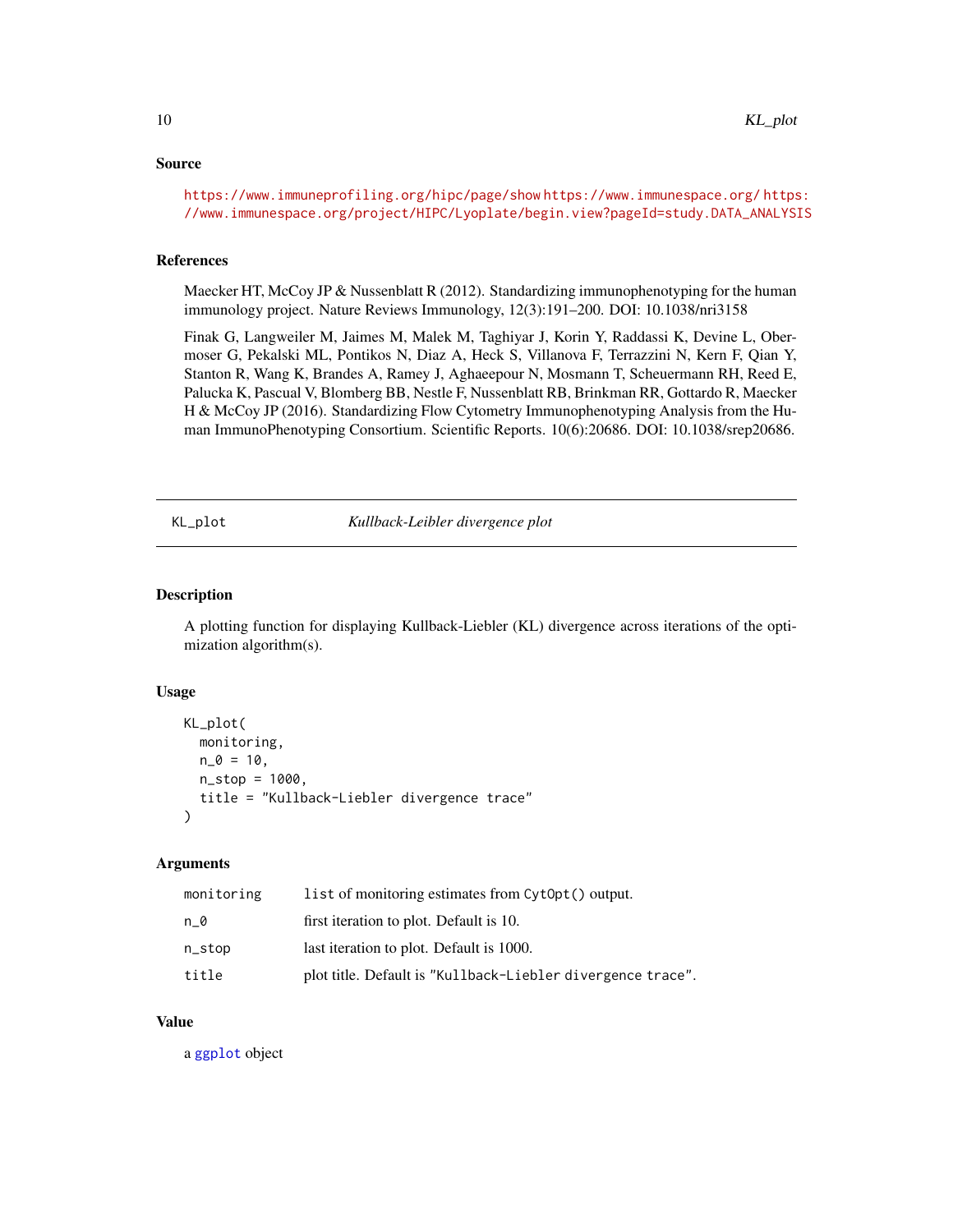### <span id="page-10-0"></span>Label\_Prop\_sto\_r 11

### Examples

```
if(interactive()){
gold_standard_manual_prop <- c(table(HIPC_Stanford_1369_1A_labels) /
length(HIPC_Stanford_1369_1A_labels))
res <- CytOpT(X_s = HIPC_Stanford_1228_1A, X_t = HIPC_Stanford_1369_1A,
             Lab_source = HIPC_Stanford_1228_1A_labels,
             theta_true = gold_standard_manual_prop,
             eps = 0.0001, lbd = 0.0001, n_iter = 10000, n_stoc=10,
             step_grad = 10, step = 5, power = 0.99,
             method='both', monitoring = TRUE)
plot(res)
}
```
Label\_Prop\_sto\_r *Computes a classification on the target data*

#### Description

Computes a classification on the target data thanks to the approximation of the transport plan and the classification of the source data. Transport plan is approximated with the stochastic algorithm.

#### Usage

```
Label_Prop_sto_r(
  X_S,
  X_t,
 Lab_source,
  eps = 1e-04,
  const = 0.1,
  n_iter = 4000,
 minMaxScaler = TRUE,
  monitoring = TRUE,
  thresholding = TRUE
)
```
#### Arguments

| $X_S$ | a cytometry dataframe. The columns correspond to the different biological                                                                                                                                                                                        |
|-------|------------------------------------------------------------------------------------------------------------------------------------------------------------------------------------------------------------------------------------------------------------------|
|       | markers tracked. One line corresponds to the cytometry measurements per-                                                                                                                                                                                         |
|       | formed on one cell. The classification of this Cytometry data set must be pro-                                                                                                                                                                                   |
|       | vided with the Lab source parameters.                                                                                                                                                                                                                            |
| X t   | a cytometry dataframe. The columns correspond to the different biological<br>markers tracked. One line corresponds to the cytometry measurements per-<br>formed on one cell. The CytOpT algorithm targets the cell type proportion in<br>this Cytometry data set |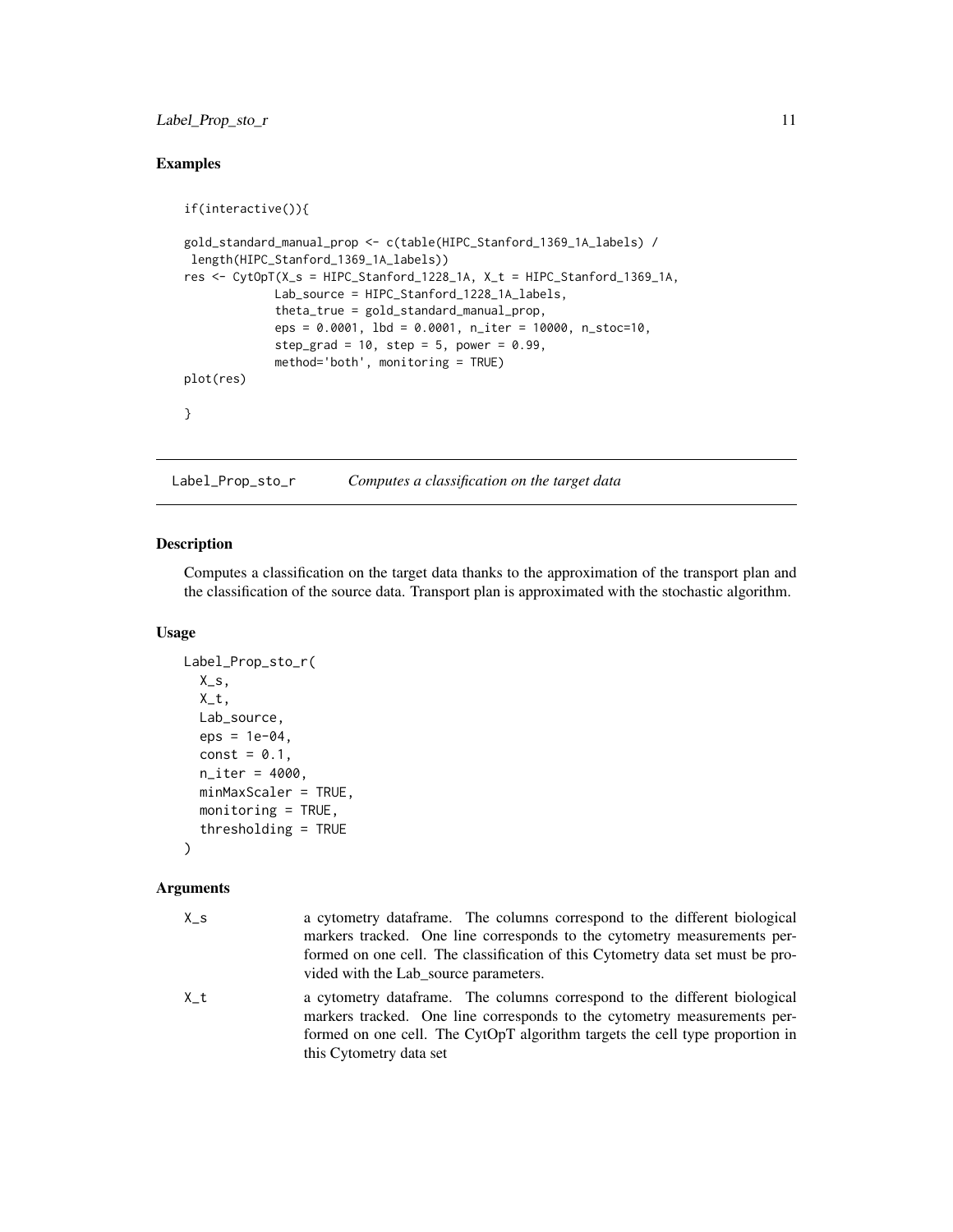<span id="page-11-0"></span>

| Lab_source   | a vector of length n Classification of the X_s cytometry data set                                                                           |
|--------------|---------------------------------------------------------------------------------------------------------------------------------------------|
| eps          | an float value of regularization parameter of the Wasserstein distance. Default<br>is $1e-04$                                               |
| const        | an float constant. Default is 1e-01                                                                                                         |
| n_iter       | an integer Constant that iterate method select. Default is 4000                                                                             |
| minMaxScaler | a logical flag indicating to possibly Scaler                                                                                                |
| monitoring   | a logical flag indicating to possibly monitor the gap between the estimated pro-<br>portions and the manual gold-standard. Default is FALSE |
| thresholding | a logical flag.                                                                                                                             |

#### Value

a [ggplot](#page-0-0) object

a vector of length nrow(X\_t) with the propagated labels

#### Examples

```
if(interactive()){
res <- Label_Prop_sto_r(X_s = HIPC_Stanford_1228_1A, X_t = HIPC_Stanford_1369_1A,
            Lab_source = HIPC_Stanford_1228_1A_labels)
}
```
plot.CytOpt *CytOpt plot*

# Description

plot S3 method for CytOpt object

#### Usage

```
## S3 method for class 'CytOpt'
plot(x, \ldots)
```
#### Arguments

|          | an object of class Cytopt to plot.                                  |
|----------|---------------------------------------------------------------------|
| $\cdots$ | further arguments passed to or from other methods. Not implemented. |

# Value

a [ggplot](#page-0-0) object, potentially composed through [patchwork](#page-0-0)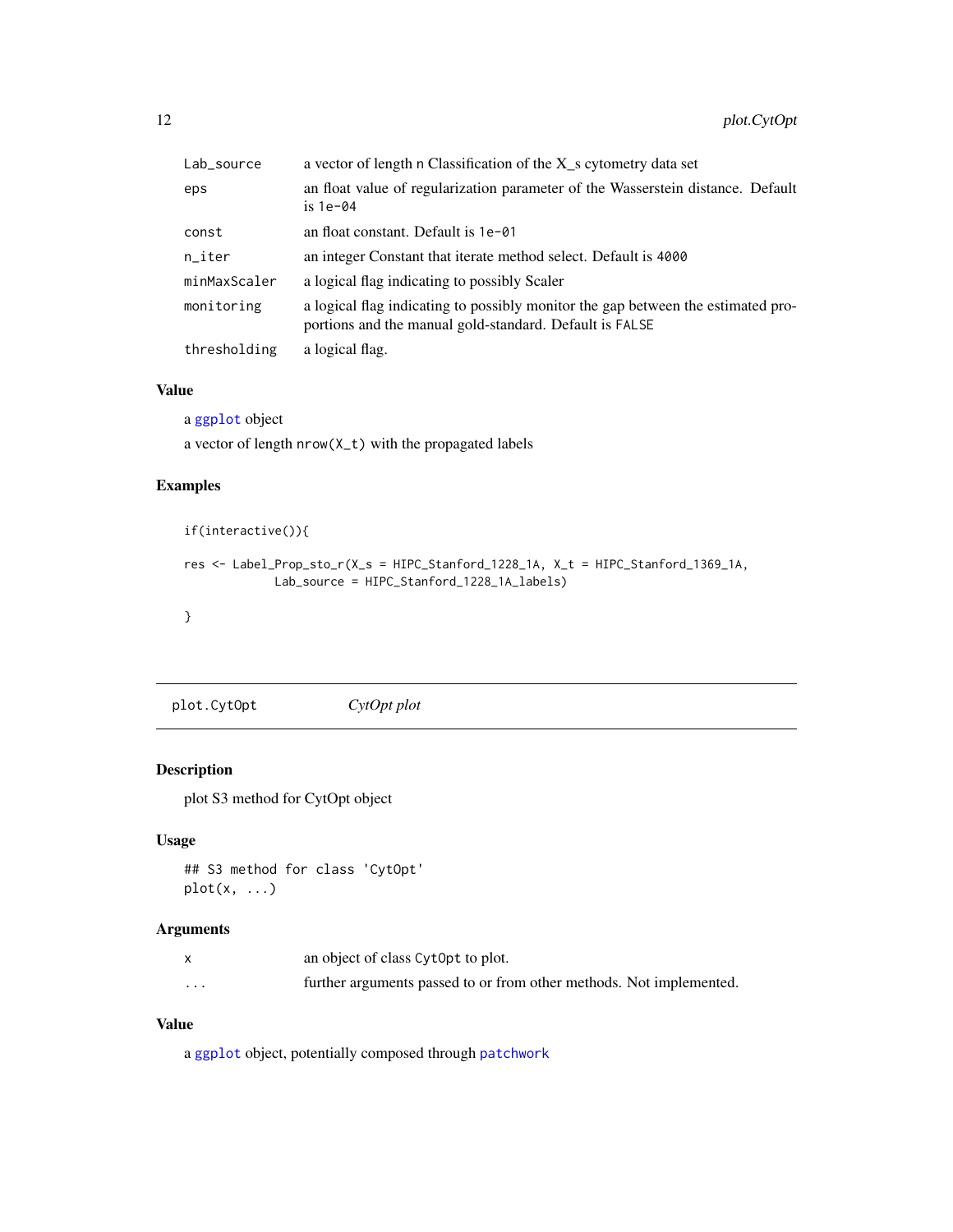# <span id="page-12-0"></span>print.CytOpt 13

### Examples

```
if(interactive()){
res <- CytOpT(X_s = HIPC_Stanford_1228_1A, X_t = HIPC_Stanford_1369_1A,
             Lab_source = HIPC_Stanford_1228_1A_labels,
             eps = 0.0001, lbd = 0.0001, n_iter = 10000, n_stoc=10,
             step_grad = 10, step = 5, power = 0.99,
             method='minmax')
plot(res)
}
```
print.CytOpt *CytOpt print*

#### Description

print S3 method for CytOpt object

# Usage

```
## S3 method for class 'CytOpt'
print(x, \ldots)
```
#### Arguments

|          | an object of class CytOpt to print.                                 |
|----------|---------------------------------------------------------------------|
| $\cdots$ | further arguments passed to or from other methods. Not implemented. |

#### Value

the proportions data.frame from x

#### Examples

```
if(interactive()){
res <- CytOpT(X_s = HIPC_Stanford_1228_1A, X_t = HIPC_Stanford_1369_1A,
             Lab_source = HIPC_Stanford_1228_1A_labels,
             eps = 0.0001, lbd = 0.0001, n_iter = 10000, n_stoc=10,
             step_grad = 10, step = 5, power = 0.99,
             method='minmax')
print(res)
}
```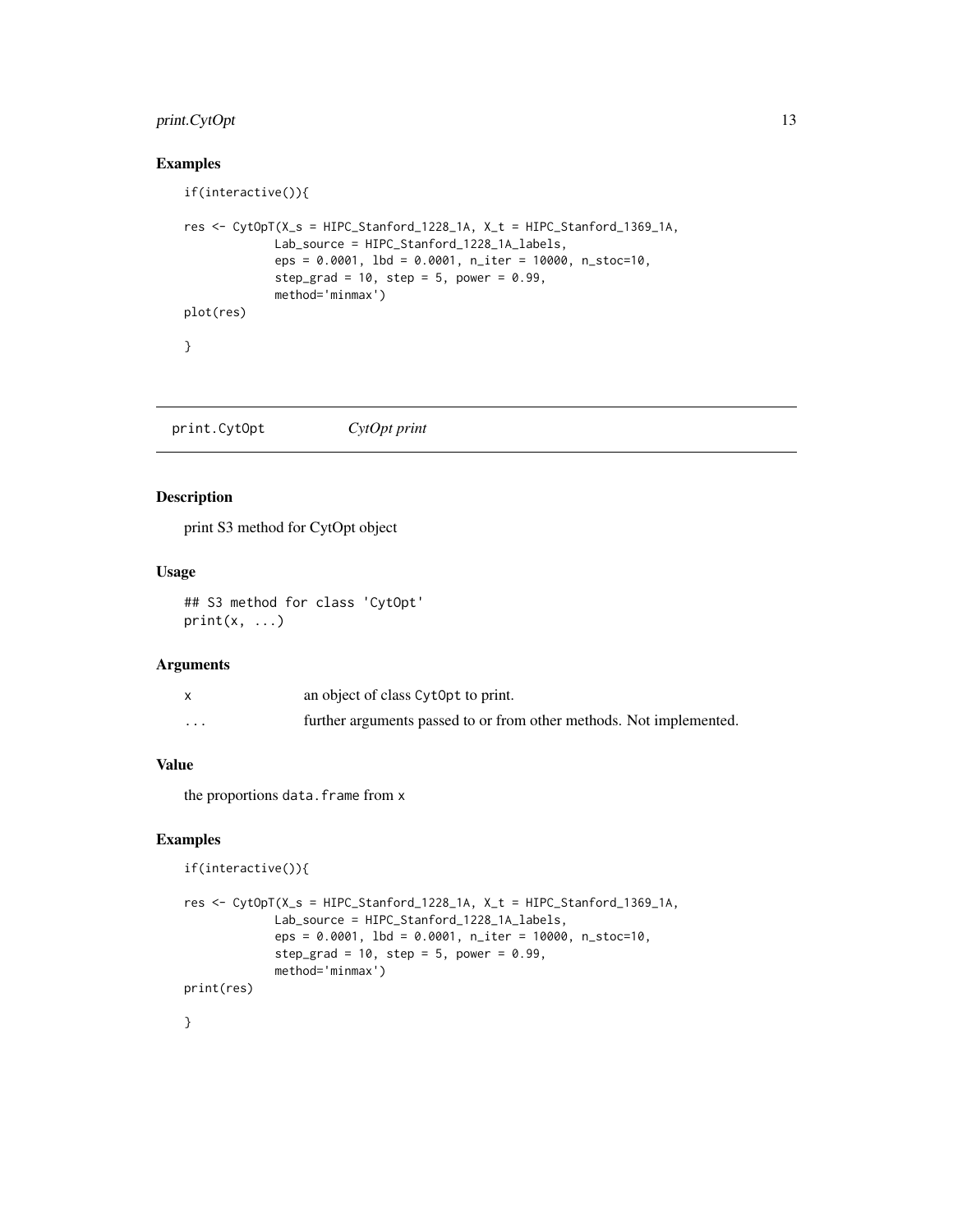#### <span id="page-13-0"></span>Description

print S3 method for summary.CytOpt object

# Usage

```
## S3 method for class 'summary.CytOpt'
print(x, \ldots)
```
#### Arguments

|                         | an object of class summary. Cytopt to print.                        |
|-------------------------|---------------------------------------------------------------------|
| $\cdot$ $\cdot$ $\cdot$ | further arguments passed to or from other methods. Not implemented. |

summary.CytOpt *CytOpt summary*

# Description

summary S3 method for CytOpt object

#### Usage

```
## S3 method for class 'CytOpt'
summary(object, ...)
```
#### Arguments

| object   | an object of class CytOpt to summarized.                            |
|----------|---------------------------------------------------------------------|
| $\cdots$ | further arguments passed to or from other methods. Not implemented. |

# Value

a list object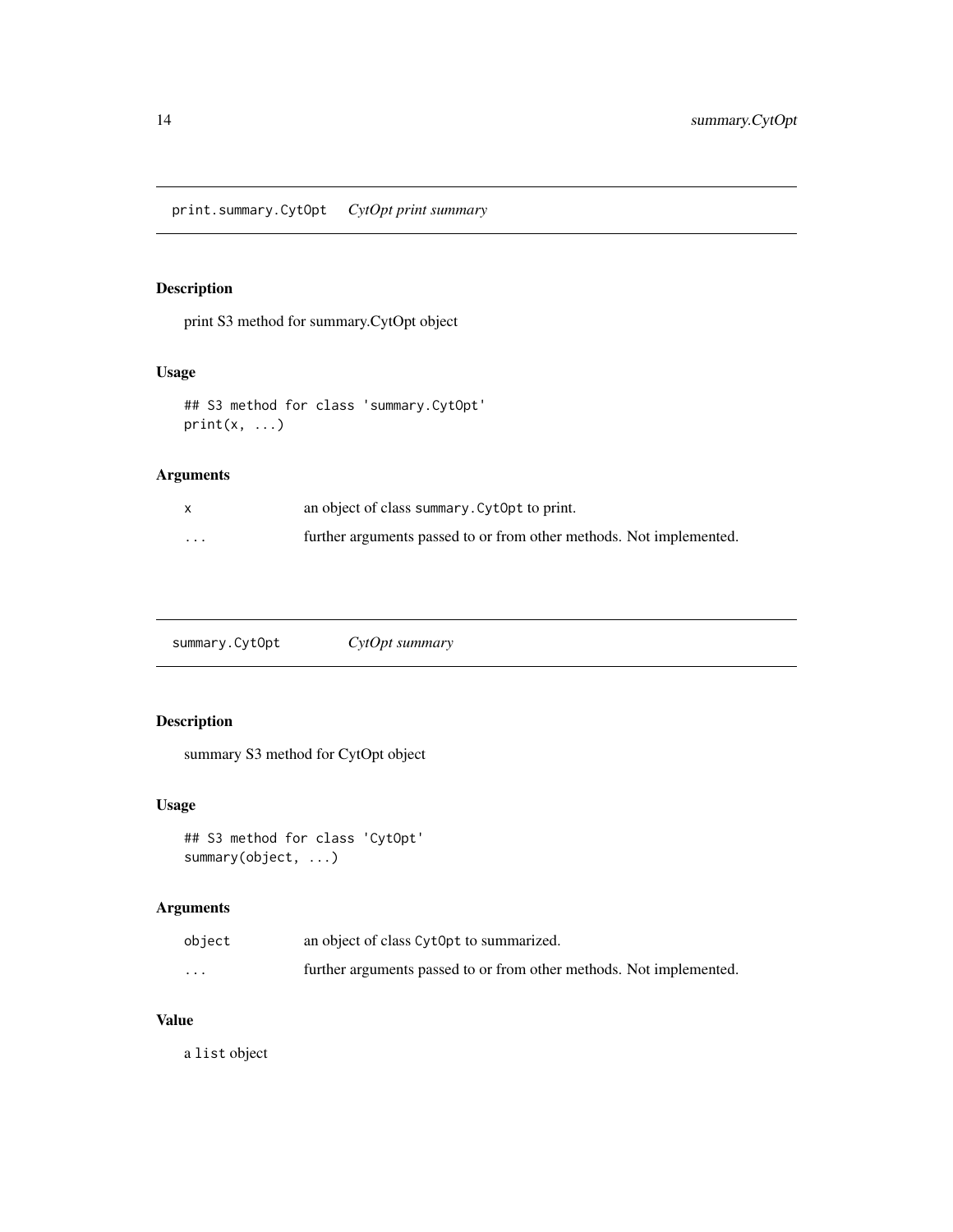# summary.CytOpt 15

# Examples

```
if(interactive()){
res <- CytOpT(X_s = HIPC_Stanford_1228_1A, X_t = HIPC_Stanford_1369_1A,
            Lab_source = HIPC_Stanford_1228_1A_labels,
            eps = 0.0001, lbd = 0.0001, n_iter = 10000, n_stoc=10,
            step_grad = 10, step = 5, power = 0.99,
            method='minmax', monitoring=TRUE)
summary(res)
```
}